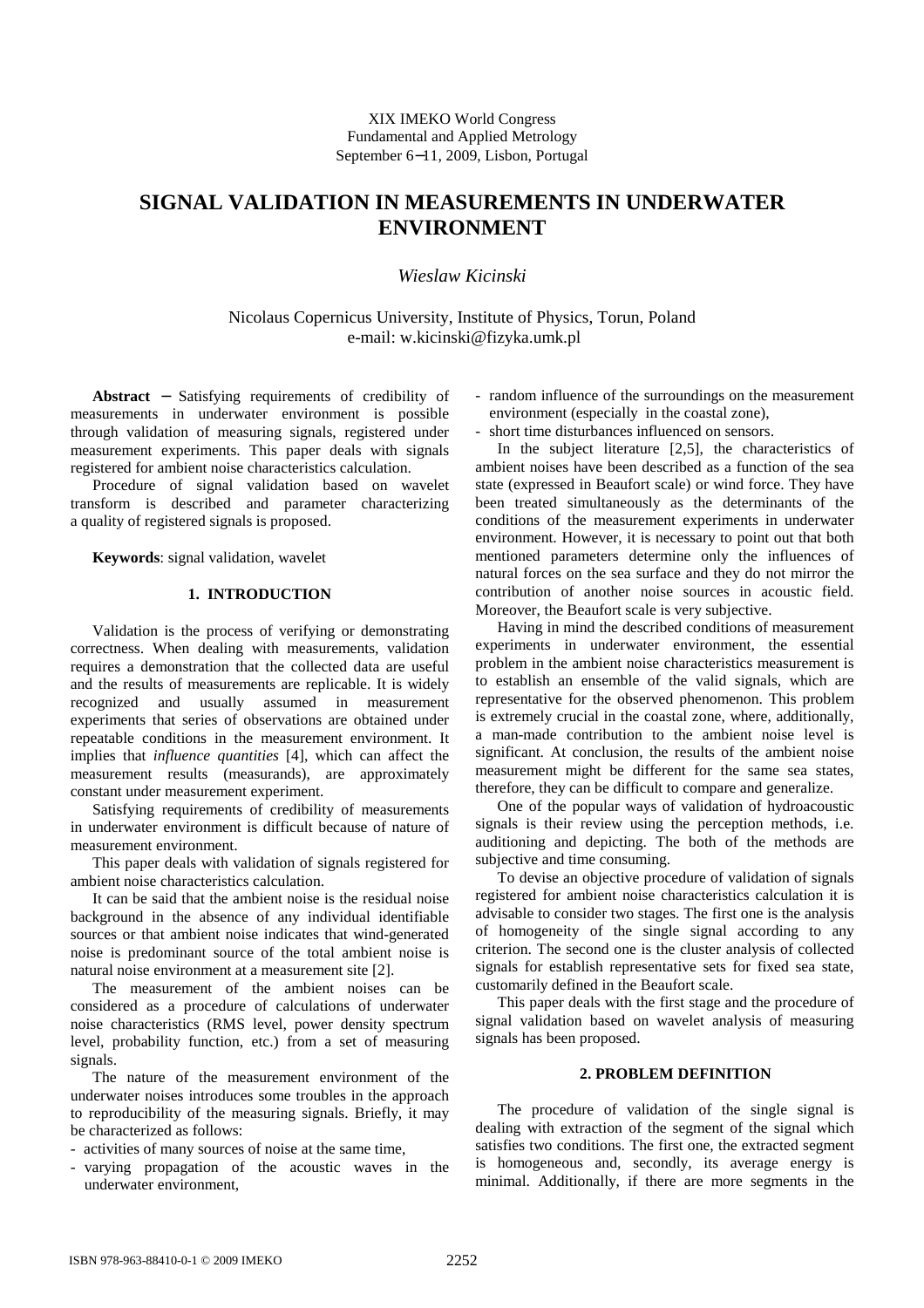signal which satisfy above conditions, the result of validation is the maximum length segment.

 Formally, the procedure of signal segmentation can be described as follow.

Let

$$
X = \{ \{x^{(1)}\} \{x^{(2)}\} \dots, \{x^{(K)}\} \}
$$
 (1)

denote the set of measuring signals registered for fixed sea state and let

$$
\left\{x^{(k)}\right\} = \left\{x_1^{(k)}, x_2^{(k)}, \dots, x_N^{(k)}\right\} \tag{2}
$$

to be a sequence of samples of measuring signal  $x^{(k)}$ . Under above assumptions the segments of  $\{x^{(k)}\}\$ , in which the signal is homogenous, should be extracted.

Formally, the segmentation may be defined as follows [1].

#### **Definition**

A segmentation  $\Sigma = (\Pi, L)$  of  $\{x^{(k)}\}$  consists of a partition  $\Pi = \{S_1, S_2, ..., S_m\}$  of  $Dom({x^{(k)}})$  into regions and a logical predicate *L* that applies to subset of  $\text{Dom}({x^{(k)}})$ .

The predicate  $L$  identifies each segment  $S_i$  as a maximal region, where  $\{x^{(k)}\}$  is homogenous. Then  $\Sigma = (\Pi, L)$  is a segmentation of the signal into meaningful and distorted partitions and some mathematical operation on the signal defines the logical predicate *L*.

In the boundary case the result of validation can be a full length signal, what is equivalent to the case of registration of signal without influences of distortions on measuring environment or when the level of distortions is constant. Respectively, the segment of the maximum length is that part of the full length signal, in which the influence of distortions is the smallest or this part of the signal is free from distortions.

#### **3. PROCEDURE OF SEGMENTATION**

As it was pointed out in the previous section, the distinctive of measuring processes of ambient noises signals are non controlled activities of different noise sources in the measurement environment. The manifestation of these activities are the local changes of energy of signals. Therefore, for extraction of meaningful and distorted partitions, the analysis of energy distribution in signal should be done. Proposed method of the analysis of energy distribution is based on multilevel wavelet transformation with use Malvar wavelet. The choice of Malvar wavelet is justified by its properties which can be shortly described as follows:

- the Malvar wavelets form an orthonormal basis of  $L^2(\mathfrak{R})$ , which is necessary for the computation of the statistics of the probability low followed by the coefficients,
- − they are defined with cosine functions and they are well adapted to oscillatory nature of the signals we want to analyze,

− their fast computation time makes them advantageous from practical point of view.



Graphical interpretation of the 4-level wavelet decomposition with Malvar wavelet is shown on Figure 2. For homogeneity testing, energy of Malvar coefficients is calculated and compared for adjacent records on the each levels of wavelet decomposition.

| $\mathbf{C}_{31}$ | 32                |  | 34 | $C_{35}$ | $\mathrm{C}_{36}$                                                                                                                      |  | 38 |  |  |  |
|-------------------|-------------------|--|----|----------|----------------------------------------------------------------------------------------------------------------------------------------|--|----|--|--|--|
|                   | $C_{44}$<br>$-43$ |  |    |          | $\big C_{45}\big C_{46}\big C_{47}\big C_{48}\big C_{49}\big C_{4A}\big C_{4B}\big C_{4C}\big C_{4D}\big C_{4E}\big C_{4E}\big C_{4F}$ |  | 4G |  |  |  |

Fig. 2. 4-level wavelet decomposition of signal with Malvar wavelet.

For the description of the proposed procedure of the single signal segmentation lets use the following notation. Let *E* denote energy of the set *C* of the Malvar coefficients. Next, let  $E_0$  denote energy of the set  $C_0$  on the zero level signal decomposition,  $E_{11}$ ,  $E_{12}$  energies of the sets  $C_{11}$ ,  $C_{12}$ on the first level signal decomposition,  $E_{21}$ ,  $E_{22}$ ,  $E_{23}$ ,  $E_{24}$ energies of the sets  $C_{21}$ ,  $C_{22}$ ,  $C_{23}$ ,  $C_{24}$  on the second level signal decomposition and so on. Let subscript *N* denote the number of records of decomposed signal and *n* to be *n*-th record of the analysed signal. Under above assumptions, procedure of segmentation is as follows: phase I:

- − divide the signal into *N* records of the same length,
- − carry out four level wavelet transformation,
- − set up the table of the set *C* of the Malvar coefficients,
- − calculate the energy  $E_0^n$  for each of the records,
- $-$  calculate  $E_{_{0max}}^n = max[E_{_0}^1, E_{_0}^2, ..., E_{_0}^N],$
- $-$  calculate threshold value of energy  $E_{\text{on}} = E_{\text{onax}}^n * \varepsilon$  where  $\varepsilon$  = (0,1) is a coefficient,

phase II:

− for *n*=1 to *N* check condition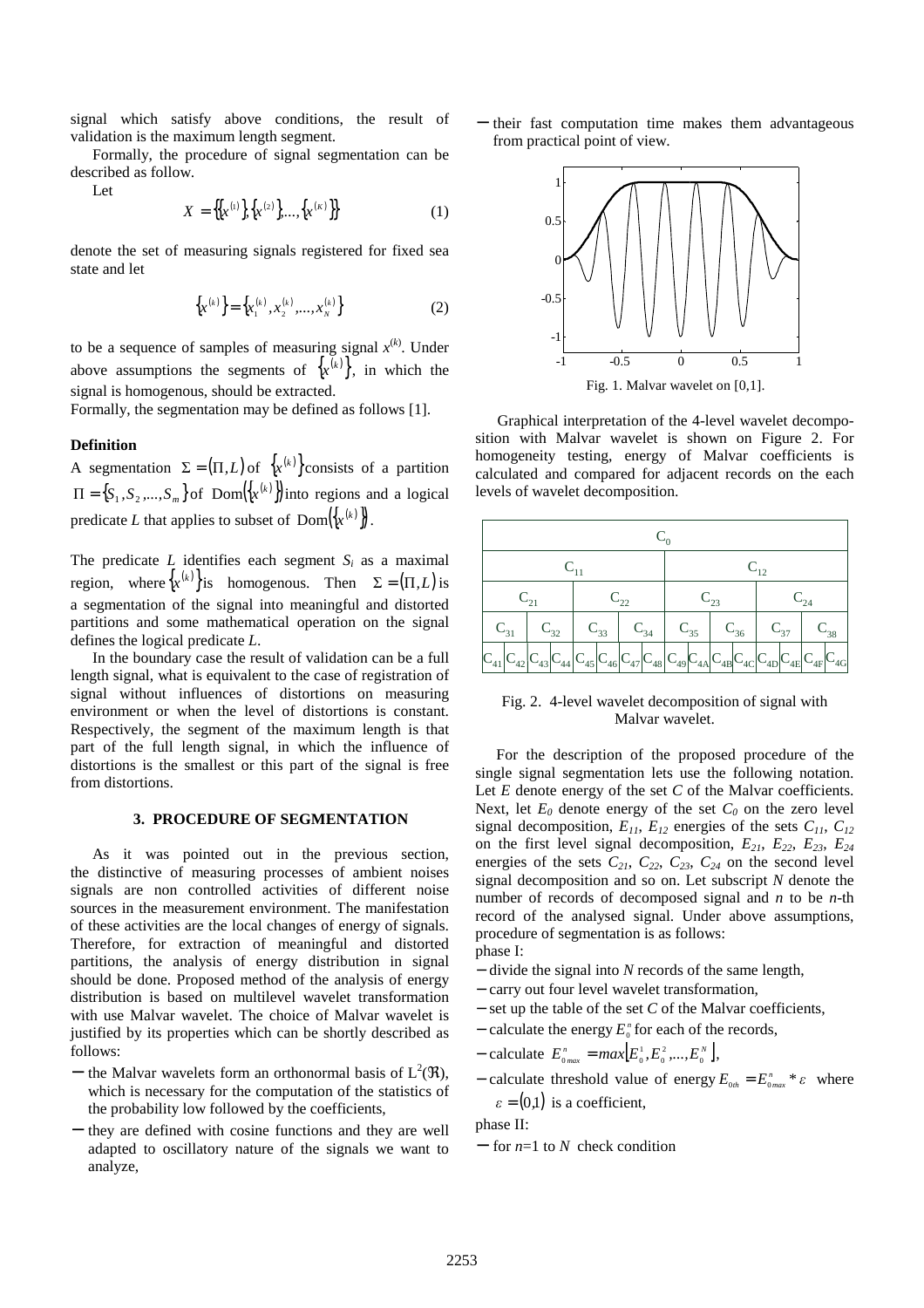$$
\left| E_{0}^{n+1} - E_{0}^{n} \right| \leq E_{0th} \tag{3}
$$

for each pair of records satisfying the condition (3), test the *n-th* record for its internal homogeneity using the formula

$$
\left| E_{k}^{l+1} - E_{k}^{l} \right| \le E_{kth} \tag{4}
$$

where *l* denotes the number of the subrecord on the *k*-th level of Malvar decomposition and  $E_{kth} = E_{0th} / 2^k$  for *k=*1,2,3.

phase III:

- − all adjacent records satisfying the conditions (3) and (4) join into  $S_i$  segments,
- $-$  calculate average energy for each  $S_i$  segment,
- − choose the segment of maximum length for which the average energy is minimal.

All of the records satisfying the conditions (3) and (4) are homogenous in an energy distribution sense on the taken level threshold of energy difference. The choice of  $\varepsilon$  value is arbitral but the smaller the value of  $\varepsilon$ , the more rigorous requirements on homogeneity of analysed signal are.

The selection of the segment of the maximum length for which the average energy is minimal is equivalent to the case when the influence of disturbances on the measurement environment is minimal or when the level of distortions is constant under signal registration. The segment which is the result of the validation procedure is representative for analysed measuring signal. Its final qualification to the set of signals, which are representative for fixed sea state, takes place under the cluster analysis.

## **4. QUALITY PARAMETR**

Having in mind that the result of the segmentation is a partition of measuring signal consisted of homogenous segments of signals, the parameter characterizing the quality of signal may be defined as follows:

$$
\widehat{F} = \frac{L_{\text{max}}}{L} \quad , \tag{3}
$$

where:

 $L_{max}$  - the length of of homogenous segment of the maximum length,

*L* - the length of analysed signal.

It is assigned that the length of registered signals under measuring process is the same.

There are several motivations behind the use of (3) as a parameter expressing the quality of the measuring signals:

- 1. The bigger value of  $F$  is, the better quality of the measuring signal.  $\overline{a}$
- 2. Small values of *F* indicate a weak quality of the measuring signal.  $\overline{a}$
- 3. For the fixed sea state, analysis of *F* enables a comparison between the quality of registered signals and a selection of those for which the length of homogenous segments is maximal.

Modified parameter *F* may be used for estimation of measurements credibility in underwater environment [6].

)

### **5. RESULTS**

The proposed procedure of signal validation has been implemented in MATLAB. Using GUI (Graphical User Interface), the user can set up the following parameters:

- − the name of the analysed signal,
- − length of record for wavelet decomposition,
- − the number of levels of decomposition of wavelet transformation,
- $-$  value of the coefficient  $\varepsilon$ .

The signal should be written in ascii code. The length of the record and the number of levels of the decomposition depends on desired accuracy of the analysis of the measuring signal. The default values of those parameters are 4096 and 4 respectively. The value of the coefficient  $\varepsilon$  ranges from  $\varepsilon = (0,1)$ .



Fig. 3. Results of signal analysis: a) original signal, b-d) homogenous records.



Fig. 4. 4-level wavelet decomposition of record of signal with Malvar wavelet.

The result of signal analysis is depicted in the window which consists of the following data:

− the numbers of homogenous segments,